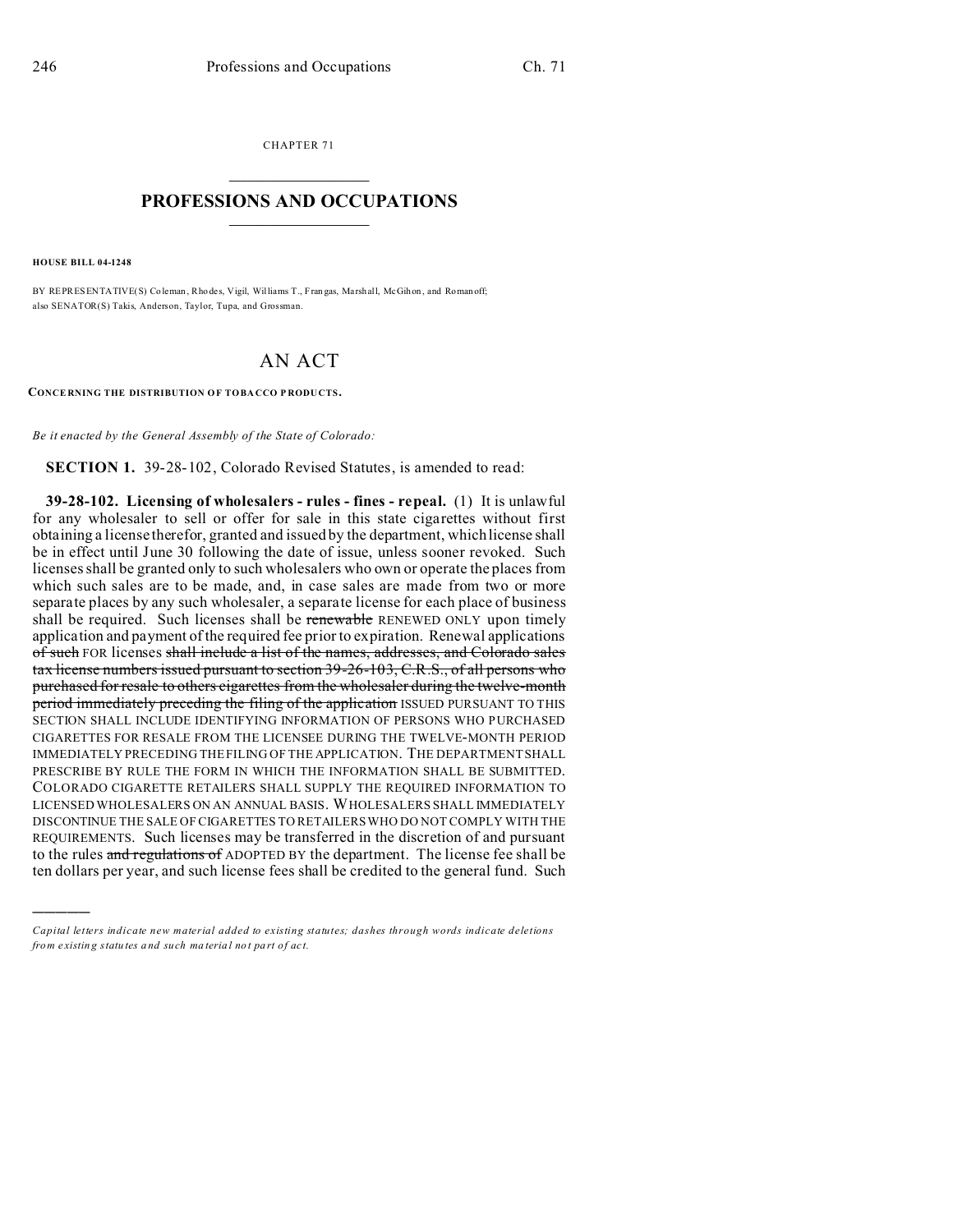license fees shall be reduced at the rate of two dollars and fifty cents for each expired quarter of the license year. The department shall, on reasonable notice and after a hearing, SUSPEND OR revoke the license of any wholesaler violating any provision of this article, and no license shall be issued to such wholesaler within a period of two years thereafter. The department may share information on the names and addresses of persons who purchased cigarettes for resale with the department of public health and environment and county and district health departments. THE DEPARTMENT SHALL REFUSE TO ISSUE A NEW OR RENEWAL WHOLESALER LICENSE, AND SHALL REVOKE A WHOLESALER'S LICENSE, IF THE WHOLESALER OWES ANY DELINQUENT TAXES OR INTEREST THEREON PURSUANT TO ARTICLES 26, 28, AND 28.5 OF THIS TITLE THAT HAVE BEEN DETERMINED BY LAW TO BE DUE AND UNPAID, UNLESS THE WHOLESALER HAS ENTERED INTO AN AGREEMENT APPROVED BY THE DEPARTMENT TO PAY THE AMOUNT DUE.

(1.5) (a) A WHOLESALER WHO FAILS TO PROVIDE THE INFORMATION REQUIRED PURSUANT TO SUBSECTION (1) OF THIS SECTION SHALL PAY THE FOLLOWING FINES, WHICH SHALL BE CREDITED TO THE GENERAL FUND:

(I) ONE THOUSAND DOLLARS FOR INFORMATION SUBMITTED WITHIN TWENTY-NINE DAYS AFTER THE DATE IT IS DUE;

(II) FIVE THOUSAND DOLLARS FOR INFORMATION SUBMITTED AFTER TWENTY-NINE DAYS, BUT WITHIN FIFTY-NINE DAYS AFTER THE DATE IT IS DUE;

(III) TEN THOUSAND DOLLARS FOR INFORMATION SUBMITTED AFTER FIFTY-NINE DAYS, BUT WITHIN EIGHTY-NINE DAYS AFTER IT IS DUE; AND

(IV) FIFTEEN THOUSAND DOLLARS FOR INFORMATION SUBMITTED NINETY OR MORE DAYS AFTER THE DATE IT IS DUE, AND AN ADDITIONAL FIFTEEN THOUSAND DOLLARS FOR EACH THIRTY DAYS THEREAFTER UNTIL THE INFORMATION IS SUBMITTED.

(b) THE LIQUOR ENFORCEMENT DIVISION SHALL HAVE THE AUTHORITY TO REVIEW RECORDS TO VERIFY THE INFORMATION SUBMITTED BY WHOLESALERS PURSUANT TO SECTION 39-28-109.

(2) (a) The state auditor shall conduct an audit of the procedure whereby the wholesalers' renewal applications pursuant to this section and the distributors of tobacco products pursuant to section 39-28.5-104 include information on persons who purchase cigarettes or tobacco products for resale to determine the accuracy and completeness of such information. THE AUDIT SHALL ALSO DETERMINE THE DEPARTMENT'S COMPLIANCE WITH FEDERAL REQUIREMENTS REGARDING A STATE ENFORCEMENTPROGRAM DESIGNED TO REDUCE THE AMOUNT OF TOBACCO PRODUCTS SOLD TO MINORS. The audit shall be completed by July 1, 2004 2007.

(b) This subsection (2) is repealed, effective July 1,  $2005$  2008.

**SECTION 2.** 39-28.5-104, Colorado Revised Statutes, is amended to read:

**39-28.5-104. Licensing required - rules - fines.** (1) It is unlawful for any person to engage in the business of a distributor of tobacco products at any place of business without first obtaining a license granted and issued by the department, which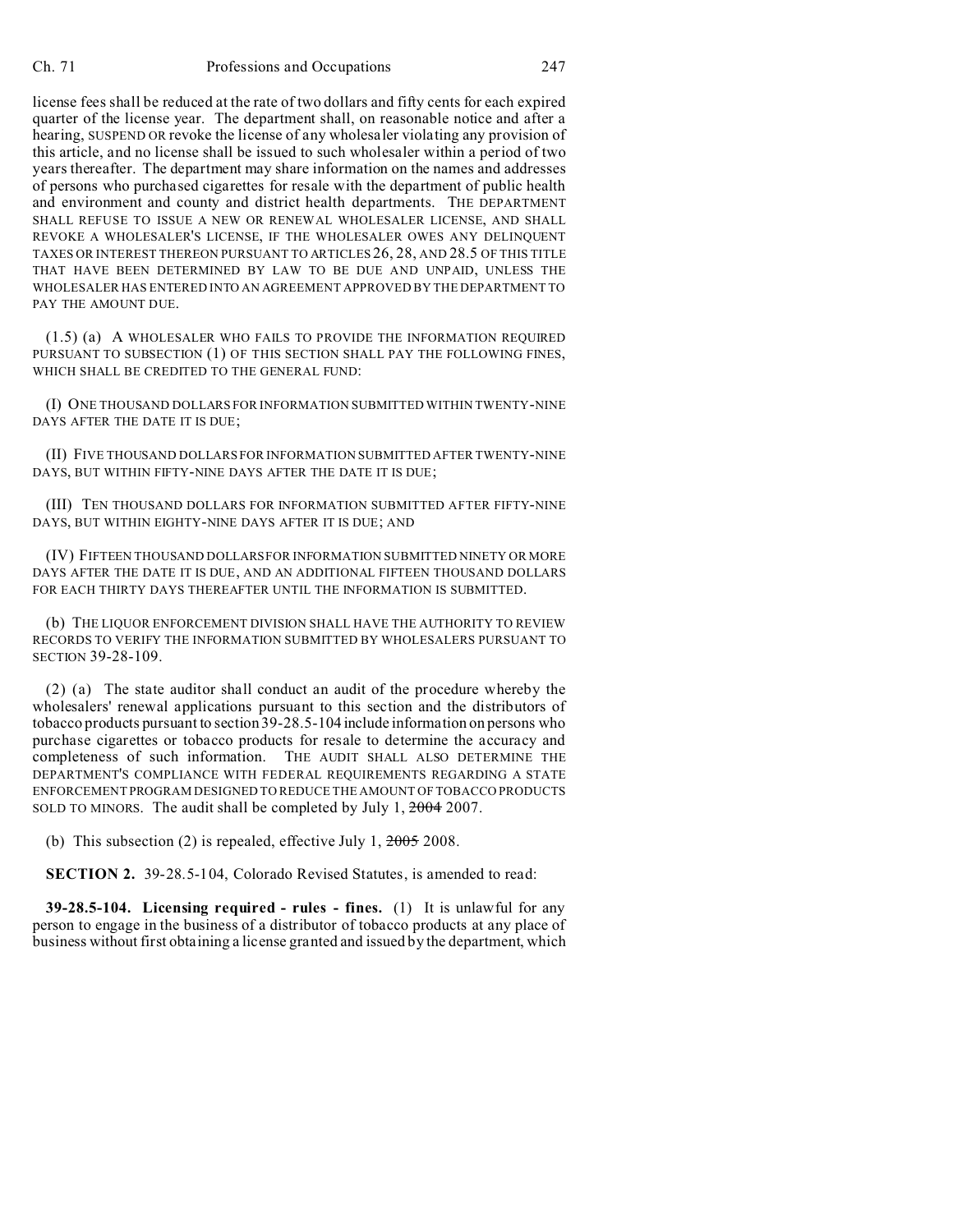license shall be in effect until June 30 following the date of issue, unless sooner revoked. Such license shall be granted only to a person who owns or operates the place from which the person engages in the business of a distributor of tobacco products, and, if such business is operated in two or more separate places by any such person, a separate license for each place of business shall be required. Such license shall be renewable RENEWED ONLY upon timely application and payment of the required fee prior to expiration. Renewal applications of such FOR licenses shall include a list of the names, addresses, and Colorado sales tax license numbers issued pursuant to section 39-26-103, of all persons who purchased for resale to others tobacco products from the distributor during the twelve-month period immediately preceding the filing of the application ISSUED PURSUANT TO THIS SECTION SHALL INCLUDE IDENTIFYING INFORMATION OF PERSONS WHO PURCHASED TOBACCO PRODUCTS FOR RESALE FROM THE LICENSEE DURING THE TWELVE-MONTH PERIOD IMMEDIATELY PRECEDING THE FILING OF THE APPLICATION. THE DEPARTMENT SHALL PRESCRIBE BY RULE THE FORM IN WHICH THE INFORMATION SHALL BE SUBMITTED. COLORADO TOBACCO RETAILERS SHALL SUPPLY THE REQUIRED INFORMATION TO LICENSED DISTRIBUTORS ON AN ANNUAL BASIS. DISTRIBUTORS SHALL IMMEDIATELY DISCONTINUE THE SALE OF TOBACCO PRODUCTS TO RETAILERS WHO DO NOT COMPLY WITH THE REQUIREMENTS. Such licenses may be transferred in the discretion of and pursuant to the rules and regulations of ADOPTED BY the department. The fee for a license shall be ten dollars per year, and such fee shall be credited to the general fund. Such fee shall be reduced at the rate of two dollars and fifty cents for each expired quarter of the license year. The department shall, on reasonable notice and after a hearing, SUSPEND OR revoke the license of any person violating any provision of this article, and no license shall be issued to such person within a period of two years thereafter. The department may share information on the names and addresses of persons who purchased tobacco products for resale with the department of public health and environment and county and district health departments. THE DEPARTMENTSHALL REFUSE TO ISSUE A NEW OR RENEWAL DISTRIBUTOR LICENSE, AND SHALLREVOKEADISTRIBUTOR'S LICENSE, IF THE DISTRIBUTOR OWES ANY DELINQUENT TAXES OR INTEREST THEREON PURSUANT TO ARTICLES 26, 28, AND 28.5 OF THIS TITLE THAT HAVE BEEN DETERMINED BY LAW TO BE DUE AND UNPAID, UNLESS THE DISTRIBUTOR HAS ENTERED INTO AN AGREEMENT APPROVED BY THE DEPARTMENT TO PAY THE AMOUNT DUE.

(2) (a) A DISTRIBUTOR OF TOBACCO PRODUCTS WHO FAILS TO PROVIDE THE INFORMATION REQUIRED PURSUANT TO SUBSECTION (1) OF THIS SECTION SHALL PAY THE FOLLOWING FINES, WHICH SHALL BE CREDITED TO THE GENERAL FUND:

(I) ONE THOUSAND DOLLARS FOR INFORMATION SUBMITTED WITHIN TWENTY-NINE DAYS AFTER THE DATE IT IS DUE;

(II) FIVE THOUSAND DOLLARS FOR INFORMATION SUBMITTED AFTER TWENTY-NINE DAYS, BUT WITHIN FIFTY-NINE DAYS AFTER THE DATE IT IS DUE;

(III) TEN THOUSAND DOLLARS FOR INFORMATION SUBMITTED AFTER FIFTY-NINE DAYS, BUT WITHIN EIGHTY-NINE DAYS AFTER IT IS DUE; AND

(IV) FIFTEEN THOUSAND DOLLARS FOR INFORMATION SUBMITTED NINETY OR MORE DAYS AFTER THE DATE IT IS DUE, AND AN ADDITIONAL FIFTEEN THOUSAND DOLLARS FOR EACH THIRTY DAYS THEREAFTER UNTIL THE INFORMATION IS SUBMITTED.